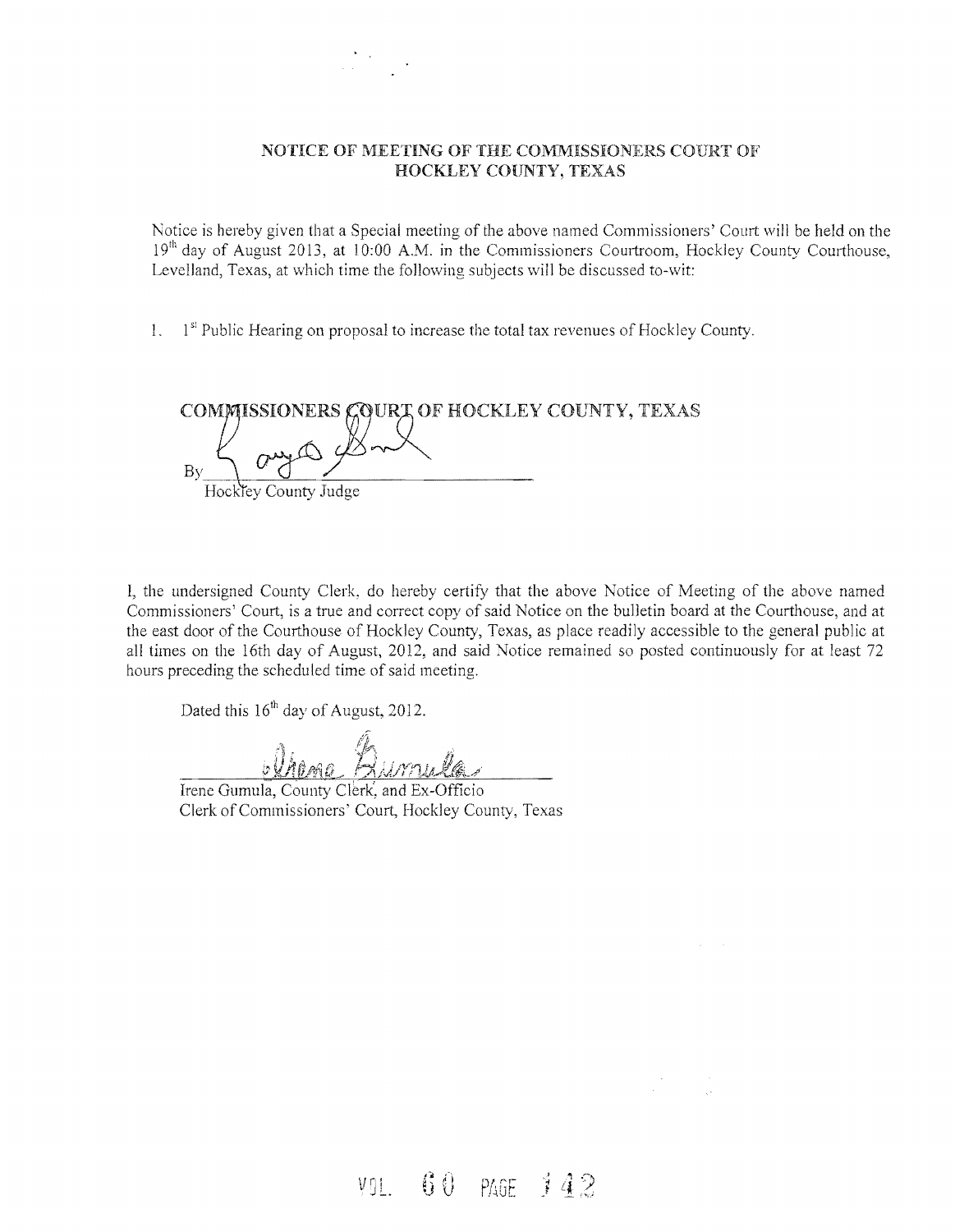### THE STATE OF TEXAS IN THE COMMISSIONER'S COURT COUNTY OF HOCKLEY OF HOCKLEY COUNTY, TEXAS

### SPECIAL MEETING August 19,2013

Be it remembered that on this the  $19<sup>th</sup>$  day of August A.D. 2013, there came on to be held a Special meeting of the Commissioners' Court, and the Court having convened in Special session at the usual meeting place thereof at the Courthouse in Levelland, Texas, with the following members present to-wit:

| <b>Larry Sprowls</b>       | <b>County Judge</b>                |
|----------------------------|------------------------------------|
| Curtis D. Thrash           | <b>Commissioner Precinct No. 1</b> |
| Larry Carter               | <b>Commissioner Precinct No. 2</b> |
| J. L. "Whitey" Barnett     | <b>Commissioner Precinct No. 3</b> |
| Thomas R "Tommy" Clevenger | <b>Commissioner Precinct No. 4</b> |

Irene Gumula, County Clerk, and Ex-Officio Clerk of Commissioners' Court when the following proceedings were had, to-wit:

On August 19,2013, beginning at 10:00 A.M. and ending at 10:30 A.M., the Hockley

County Commissioners's Court held the 151 Public Hearing on the Budget and Tax Rate

increase for the tax year of 2014, the list of public members that attended the meeting is

attached. At the hearing the Commissioners' Court announced that the Budget and Tax

Rate would be adopted at the meeting on August 23, 2013 at 10:00 A.M., in the Hockley

County Commissioners' Courtroom at 802 Houston Street, Levelland, Texas.

# YOL.  $60$  page 143.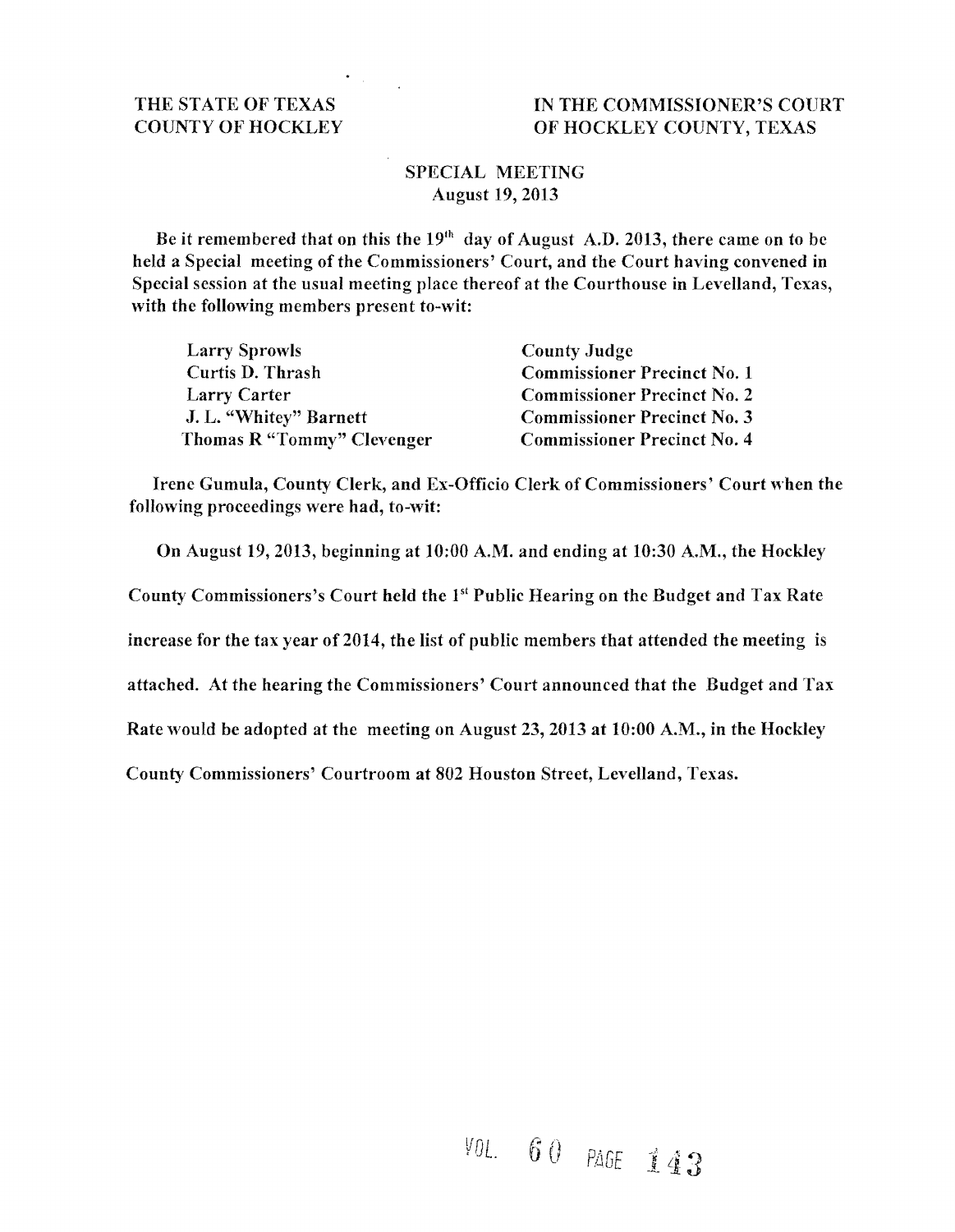### **SIGN IN SHEET FOR**

# NOTICE OF MEETING OF THE COMMISSIONERS' COURT OF **HOCKLEY COUNTY, TEXAS**

## FOR SPECIAL MEETING HELD 8-19-2013 AT 10:00 A.M.

O. emi  $\overline{\phantom{a}}$ 

VOL. 60 PAGE 144